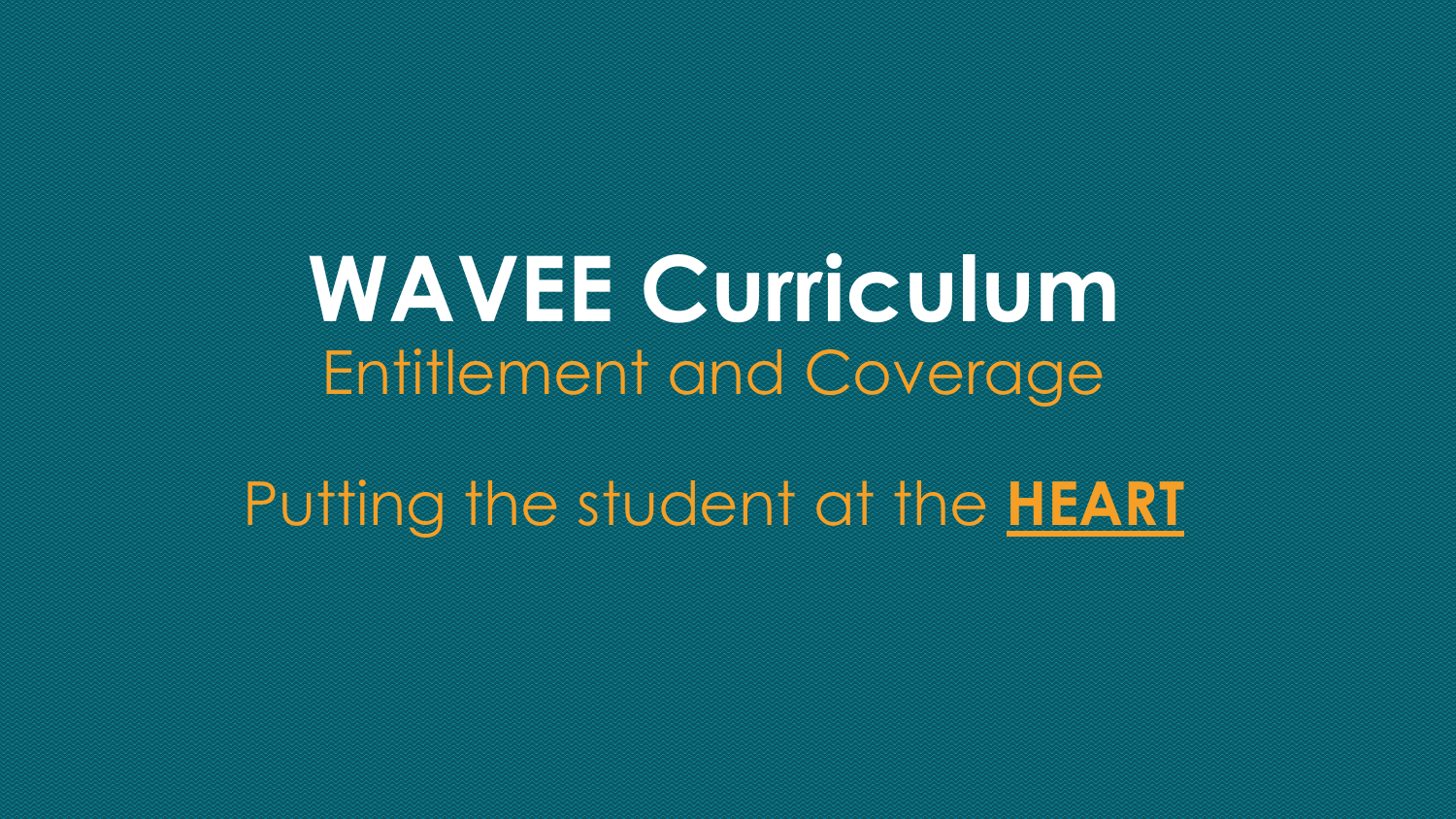## **Entitlement**